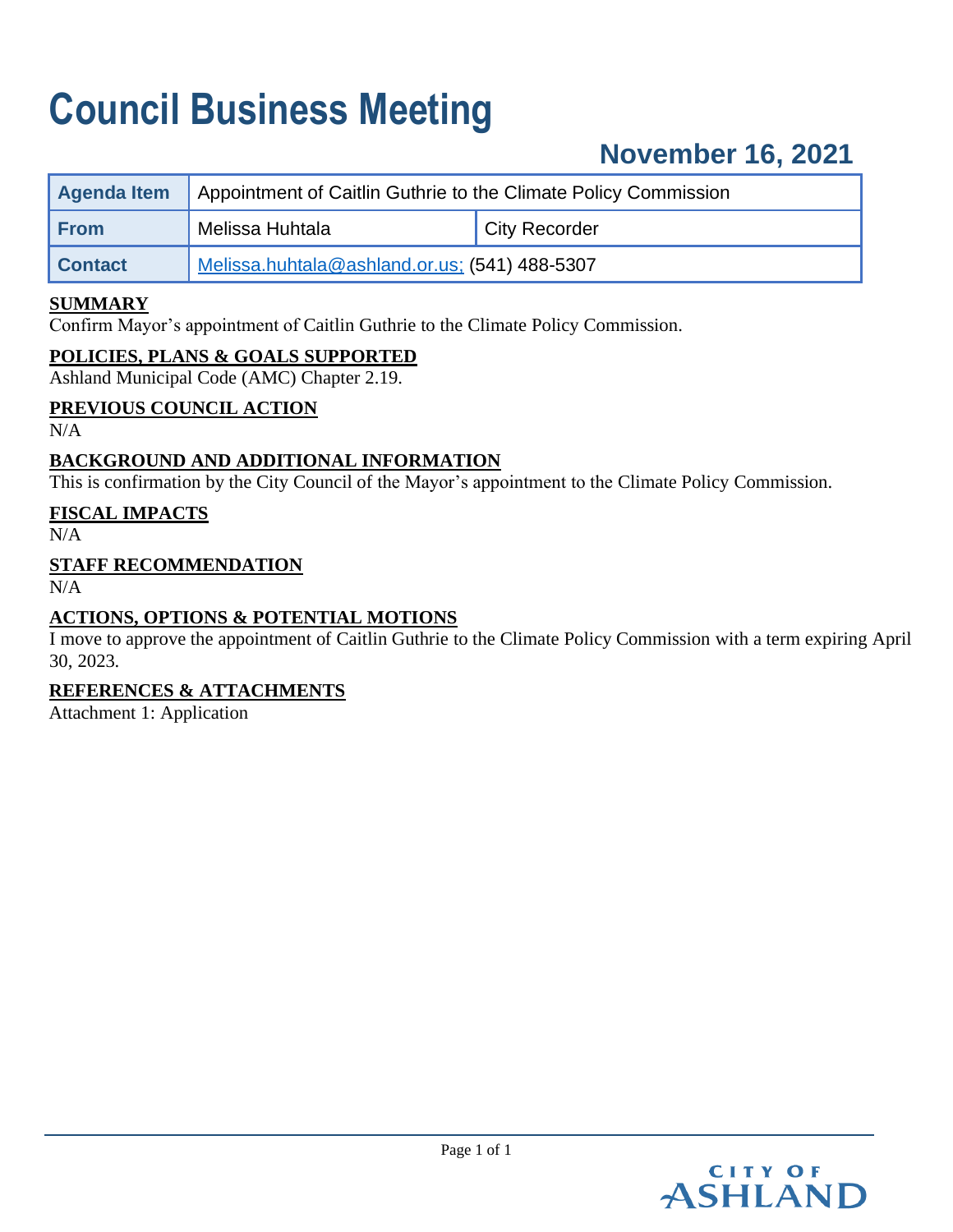### ASHLAND **APPLICATION FOR APPOINTMENT TO CITY COMMISSION/COMMITTEE**

CITY OF

Please type or print answers to the following questions and submit to the City Recorder at City Hall, 20 E Main Street, or email [melissa.huhtala@ashland.or.us.](mailto:melissa.huhtala@ashland.or.us) If you have any questions, please feel free to contact the City Recorder at 488-5307. **Attach additional sheets if necessary.**

| Name_Caitlin Guthrie                                                                                                                                                                                                                                                            |                                                             |
|---------------------------------------------------------------------------------------------------------------------------------------------------------------------------------------------------------------------------------------------------------------------------------|-------------------------------------------------------------|
| Requesting to serve on: Climate Policy Commission                                                                                                                                                                                                                               | (Commission/Committee)                                      |
| Mailing Address 455 B St. Ashland, OR 97520                                                                                                                                                                                                                                     |                                                             |
| Physical Address same as above                                                                                                                                                                                                                                                  |                                                             |
| Occupation_Director of Forest Carbon O                                                                                                                                                                                                                                          | Phone: Home                                                 |
|                                                                                                                                                                                                                                                                                 | Work 541-625-0092<br>Fax                                    |
| 1. Education Background                                                                                                                                                                                                                                                         |                                                             |
| What schools have you attended?                                                                                                                                                                                                                                                 | Pomona College, University of Washington                    |
| What degrees do you hold?                                                                                                                                                                                                                                                       | BA, Environmental Science / Ecology and Philosophy (Pomona) |
| MS, Restoration Ecology and Environmental Horticulture (UW, School of Environmental and Forest Sciences)                                                                                                                                                                        |                                                             |
| What additional training or education have you had that would apply to this position?<br>Two years of national service in AmeriCorps (WA Conservation Corps / WA Service Corps) with experience and training                                                                    |                                                             |
| focused on making effective change and healing systematic injustices through collaboration, for benefit of local communities.                                                                                                                                                   |                                                             |
| 2. Related Experience<br>What prior work experience have you had that would help you if you were appointed to<br>this position?<br>My current role as Director of Forest Carbon Origination for Finite Carbon gives me insights and a background that will well serve Ashland's |                                                             |
| CPC in plan implementation oversight and recommending updates to meet climate recovery targets. In this role, I assist organizations                                                                                                                                            |                                                             |
| around the country in entering carbon markets, enacting natural climate solutions and transitioning to net-zero greenhouse gas emissions.                                                                                                                                       |                                                             |
| Do you feel it would be advantageous for you to have further training in this field, such<br>as attending conferences or seminars? Why? Yes. Continuing education can be very helpful in expediting                                                                             |                                                             |
| implementation of urgent goals - like addressing the climate crisis. If there is opportunity to learn from other municipalities, yes, I would attend.                                                                                                                           |                                                             |

#### **2. Related Experience**

implementation of urgent goals - like addressing the climate crisis. If there is opportunity to learn from other municipalities, yes, I would attend.